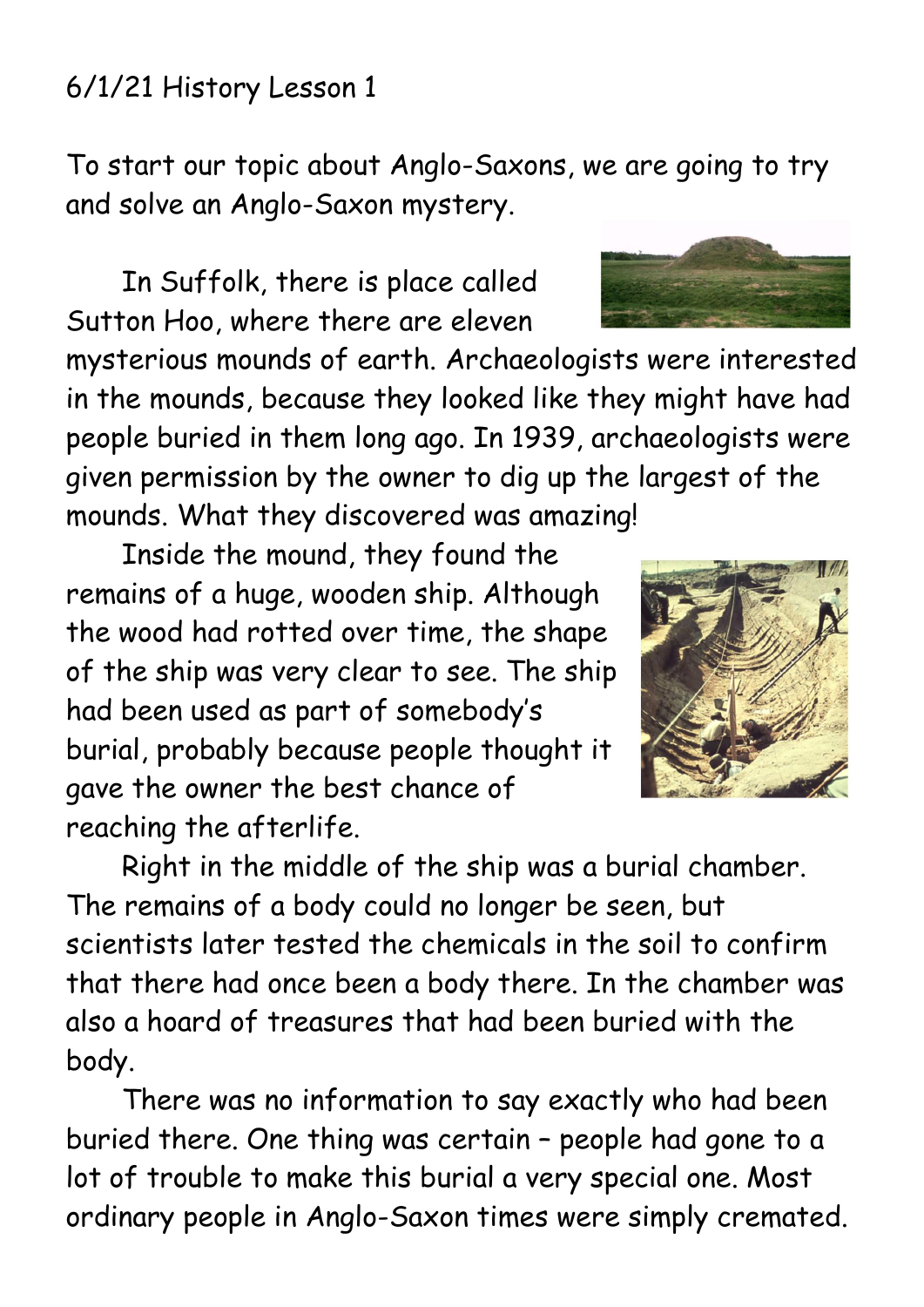## But what kind of special person was he? **A great king? A Christian missionary? A brave soldier?**

Task

Use these artefacts to decide which special person was in the tomb.

| Helmet: expensive, protective and<br>highly decorated                                                                                  |
|----------------------------------------------------------------------------------------------------------------------------------------|
| Coins: dating to some time around<br>AD 625 and probably part of a<br>treasure collection                                              |
| Bowls & Spoons: made from silver<br>and decorated with crosses and a<br>reference to St Paul, an important<br>character from the Bible |
| Sceptre: a long stick held by<br>powerful people<br>This one had<br>Anglo-Saxon gods carved into it.                                   |
| Sword: a sharp iron blade decorated<br>with expensive materials                                                                        |
| Hanging Bowl: a large bronze vessel<br>that would have been used in a great<br>hall for washing hands at feasts                        |